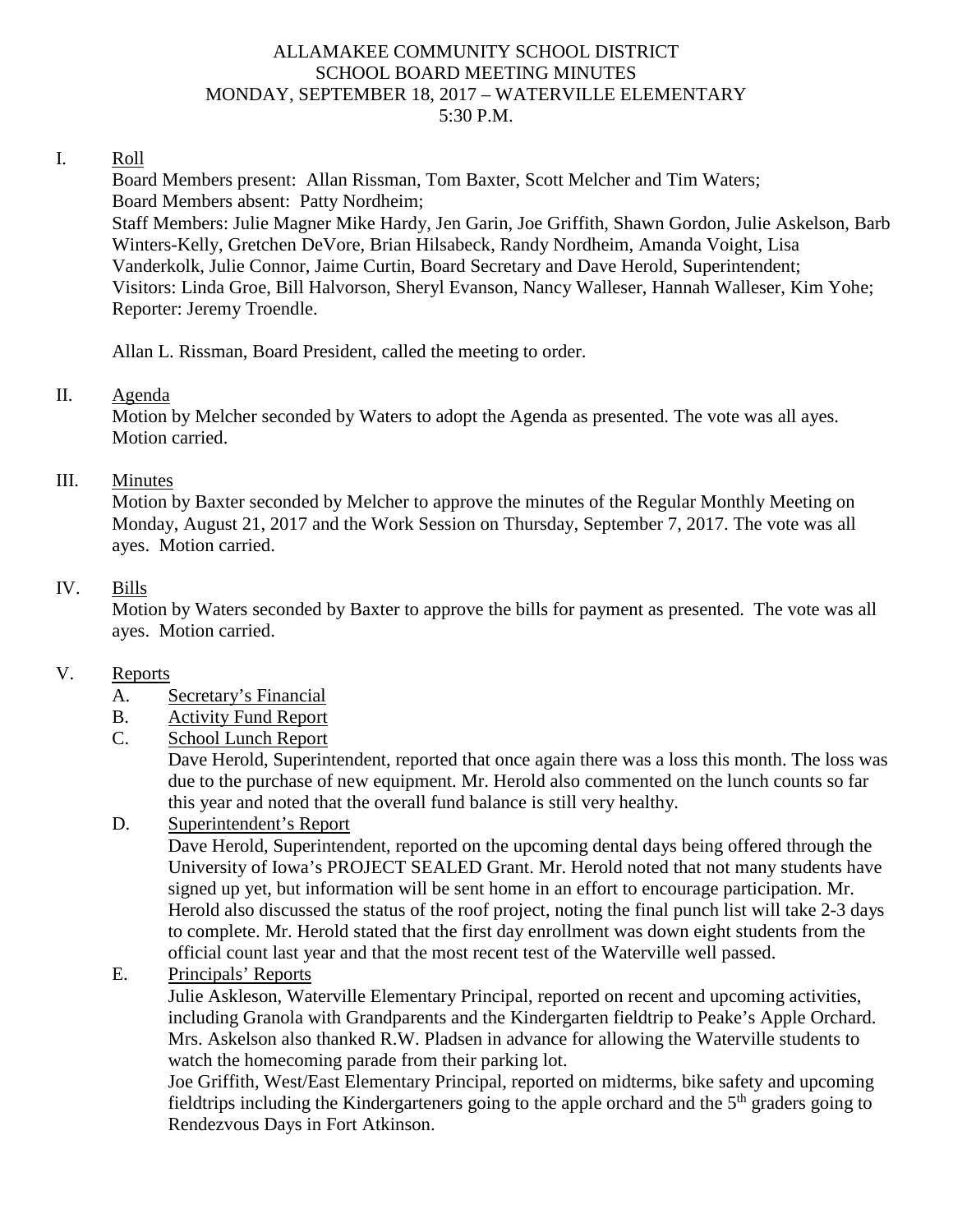Jen Garin, Middle School Principal, reported on the completion of FAST testing and fall assessments. Ms. Garin also reported on the Middle School activities participation numbers and the upcoming activities including the homecoming dance, the home cross-country meet on September  $19<sup>th</sup>$ , "Get Moving Day" on October  $4<sup>th</sup>$  and the vocal concert on October  $12<sup>th</sup>$ . Brian Hilsabeck, High School Assistant Principal/Activities Director, reported on the volleyball team's first place finish in the silver bracket of their home meet over the past weekend and the upcoming home cross-country meet, which will include 13 teams and over 200 runners. Mr. Hilsabeck also reported on Waukon High School receiving the NEIC Sportsmanship Award for the first time ever, noting there will be a presentation during the "Burning of the W" assembly on September 21<sup>st</sup>.

Dr. Mike Hardy, High School Principal, reported on homecoming week events and gave an update on the Success Coordinator position.

F. Curriculum Report

Gretchen DeVore, Curriculum Director, reporting on FAST testing, CASA reporting and the integration of "blended/flipped" classrooms.

G. Building and Grounds Report

## H. Technology Report

Shawn Gordon, Technology Director, reported on the laptop distribution on the first day of school, noting it went much more smoothly due to the eRegistration process. Mr. Gordon also thanked Jeremy Hogan of Prairie Industries and Brett Ishman of Bretford for the donation of two iPad charging stations.

I. Food Service Report

Julie Magner, Food Service Director, reported that the new equipment has been installed and is running good and the Cattlemen will be grilling burgers on Friday.

# J. Transportation Report

Randy Nordheim, Transportation Director, reported that it has been a very busy start to the school year with many trips and activities. Mr. Nordheim also noted that the District's cost per mile decreased again this year, thanking Andrew Eberling for doing great work to help keep costs down.

## K. 21<sup>st</sup> Century Report

Barbara Winters-Kelly, reported on the collaboration between the Middle School and Elementary After School Programs.

L. Other

Motion by Melcher seconded by Waters to approve the Secretary's Financial Report, Activity Fund Report, School Lunch Report, Superintendent's Report, Principals' Reports, Curriculum Report, Technology Report, Food Service Report, Transportation Report and 21<sup>st</sup> Century Report as presented. The vote was all ayes. Motion carried.

# VI. Communications

## A. Information

- 1. Presentation by Waterville Elementary Mrs. Julie Askleson presented a video put together by Michaela Dehli about the Summer Programming and the addition of the Postville students this past summer. Mrs. Askleson also shared a slideshow of the recent Granola with Grandparents compiled by Michele Pladsen.
- 2. Upcoming IASB Workshops and IASB Convention Informational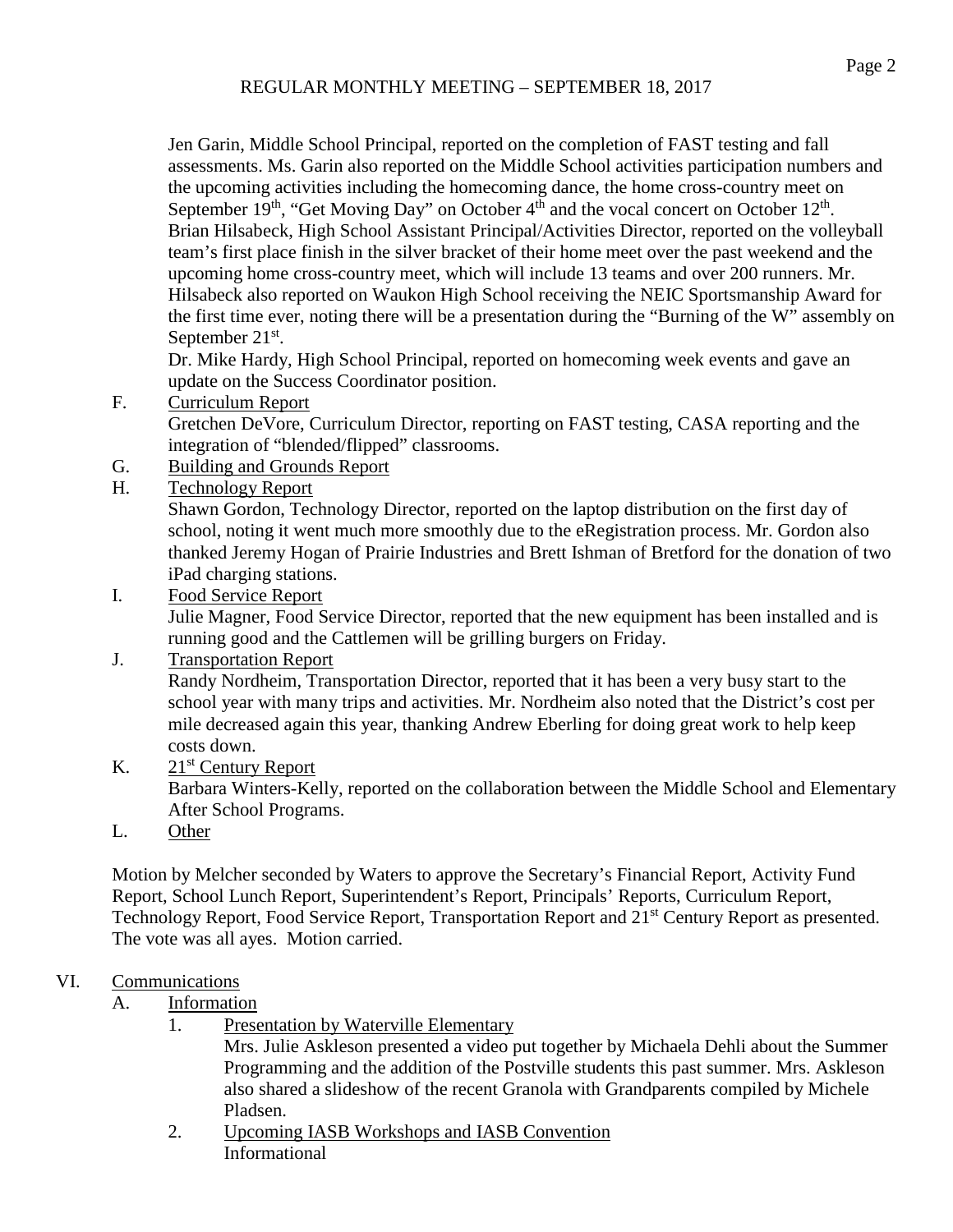### REGULAR MONTHLY MEETING – SEPTEMBER 18, 2017

3. Waterville Elementary Short and Long-Term Plans Allen Rissman gave a brief statement about the plans for Waterville Elementary. Mr. Rissman provided the following timeline: Information will be sent to all constituents in October, a public forum will be held in November, outside of the regular Board meeting and a final decision will made at the regular December board meeting.

## B. Visitors

Allan L. Rissman, Board President, welcomed the visitors and asked if there was anything anyone wished to comment on the agenda. No comments were made.

## VII. Old Business

- A. Recommendation to approve the Certified Annual Report for 2016-2017. Motion by Baxter seconded by Melcher to approve the Certified Annual Report for 2016-2017 as presented. The vote was all ayes. Motion carried.
- B. Recommendation to approve the Special Education Supplement for 2016-2017. Motion by Waters seconded by Melcher to approve the Special Education Supplement for 2016- 2017 as presented. The vote was all ayes. Motion carried.
- C. Recommendation to approve the Transportation Annual Report for 2016-2017. Motion by Baxter seconded by Waters to approve the Transportation Annual Report for 2016- 2017 as presented. The vote was all ayes. Motion carried.

## VIII. Adjournment

Motion by Melcher seconded by Baxter to adjourn the meeting at 6:01 p.m. for the Board to re-organize. The vote was all ayes. Motion carried.

# **RE-ORGANIZATIONAL MEETING**

## I. Roll

Board Members present: Allan Rissman, Tom Baxter, Scott Melcher and Tim Waters; Board Members absent: Patty Nordheim;

## II. New Business

A. Meeting called to order.

Jaime Curtin acted as temporary chairperson and called the meeting to order at 6:02 p.m.

B. Letter from County Commissioner of Elections.

A letter was received from Denise Beyer, County Commissioner of Elections, certifying the election results showing that Allan Rissman was elected as Board Member At-Large and Scott Melcher was elected as Board Member Director District #1. Motion by Baxter seconded by Waters to officially place on file the Letter from the County Commission of Elections. The vote was all ayes. Motion carried.

- C. Oath administered to elected board members. Jaime Curtin, Board Secretary, administered the Oath of Office to the elected Board Members Allan Rissman and Scott Melcher.
- D. Election of President. Motion by Melcher seconded by Baxter to nominate Allan Rissman as Board President. The vote was all ayes. Motion carried. Allan Rissman was declared Board President.
- E. Election of Vice-President. Motion by Waters seconded by Melcher to nominate Patty Nordheim as Board Vice-President. The vote was all ayes. Motion carried. Patty Nordheim was declared Board Vice-President.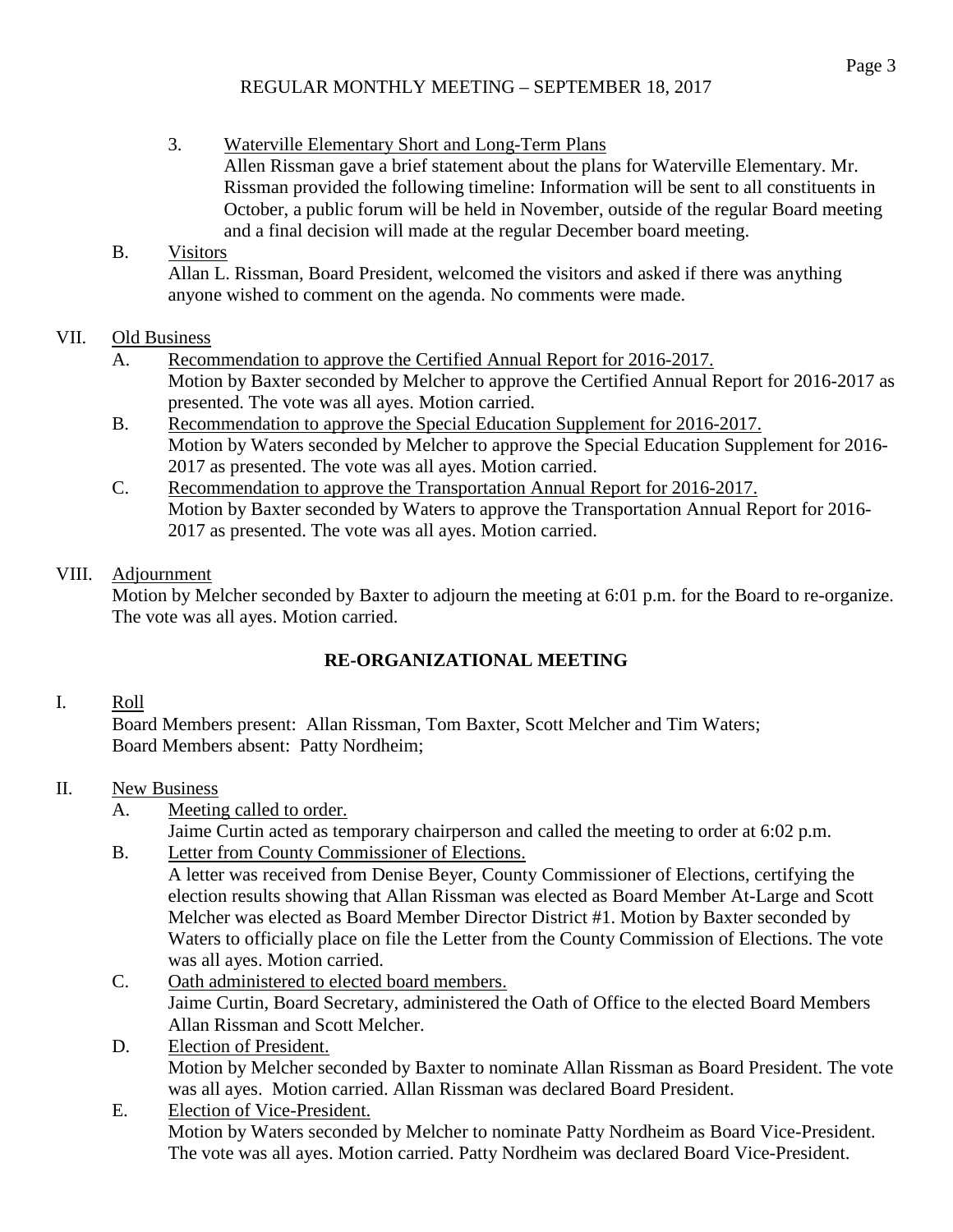F. Administer oath to new officers.

Jaime Curtin, Board Secretary, administered the Oath of Office to Allan Rissman for Board President. Mrs. Curtin will administer the Oath of Office to Patty Nordheim for Board Vice-President within 10 days of this election.

Allan Rissman, Board President, took over the meeting at this time.

G. Set meeting time and day for regular school board meetings.

Motion by Baxter seconded by Melcher to set the time and date for the regular monthly meetings as the third Monday of the month at 5:30 p.m. in the High School library, with the September meeting held at Waterville Elementary. The vote was all ayes. Motion carried.

H. Appointment and Oath of Office of Board Secretary/Board Treasurer. Motion by Waters seconded by Baxter to appoint Jaime Curtin as Board Secretary/Board Tresurer. The vote was all ayes. Motion carried. Allan Rissman, Board President, administered the Oath of Office to Jaime Curtin.

I. Name depository banks for General, Management, Physical Plant and Equipment, Activity, Secure an Advanced Vision for Education (SAVE), Debt Service and Lunch:

| $\mathfrak{m}$ revaliced vision for Equeation (DTV $\mathfrak{m}$ ) |              |
|---------------------------------------------------------------------|--------------|
| <b>Waukon State Bank</b>                                            | \$13,000,000 |
| Farmers & Merchants                                                 | \$5,000,000  |
| ISJIT/ISCAP                                                         | \$1,000,000  |
|                                                                     |              |

Motion by Melcher seconded by Waters to name the following depository banks for General, Management, Physical Plant and Equipment, Activity, Secure an Advanced Vision for Education (SAVE), Debt Service and Lunch. Waukon State Bank - \$13,000,000, Farmers & Merchants - \$5,000,000, ISJIT/ISCAP - \$1,000,000. The vote was all ayes. Motion carried.

- J. Personnel: (All staff hired and volunteers are subject to a satisfactory background check.)
	- 1. Recommendation to approve staff for the 21st Century After School Program. Motion by Baxter seconded by Waters to approve staff for the 21st Century After School Program. The vote was all ayes. Motion carried.
	- 2. Recommendation to hire Ken West as a Driver Education Instructor. (\$185.00) Motion by Melcher seconded by Baxter to hire Ken West as a Driver Education Instructor. (\$185.00) The vote was all ayes. Motion carried.
	- 3. Recommendation to change Rosalyn Samuelson's hours from 28.75 hours per week to 29 hours per week. Motion by Waters seconded by Melcher to change Rosalyn Samuelson's hours from 28.75 hours per week to 29 hours per week. The vote was all ayes. Motion carried.
	- 4. Recommendation to hire Patricia Roach as a para professional. (\$11.61) Motion by Baxter seconded by Waters to hire Patricia Roach as a high school para educator. (\$11.61) The vote was all ayes. Motion carried.
	- 5. Recommendation to accept the resignation of Amanda Eggerichs from her head softball coaching position, pending finding a suitable replacement. Motion by Melcher seconded by Baxter to accept the resignation of Amanda Eggerichs from her head softball coaching position, pending finding a suitable replacement. The vote was all ayes. Motion carried.
	- 6. Recommendation to approve the following volunteer wrestling coaches: Dave Hansmeier, Mitchell Berns and David Burrett. Motion by Waters seconded by Baxter to approve the following volunteer wrestling coaches: Dave Hansmeier, Mitchell Berns and David Burrett. The vote was all ayes. Motion carried.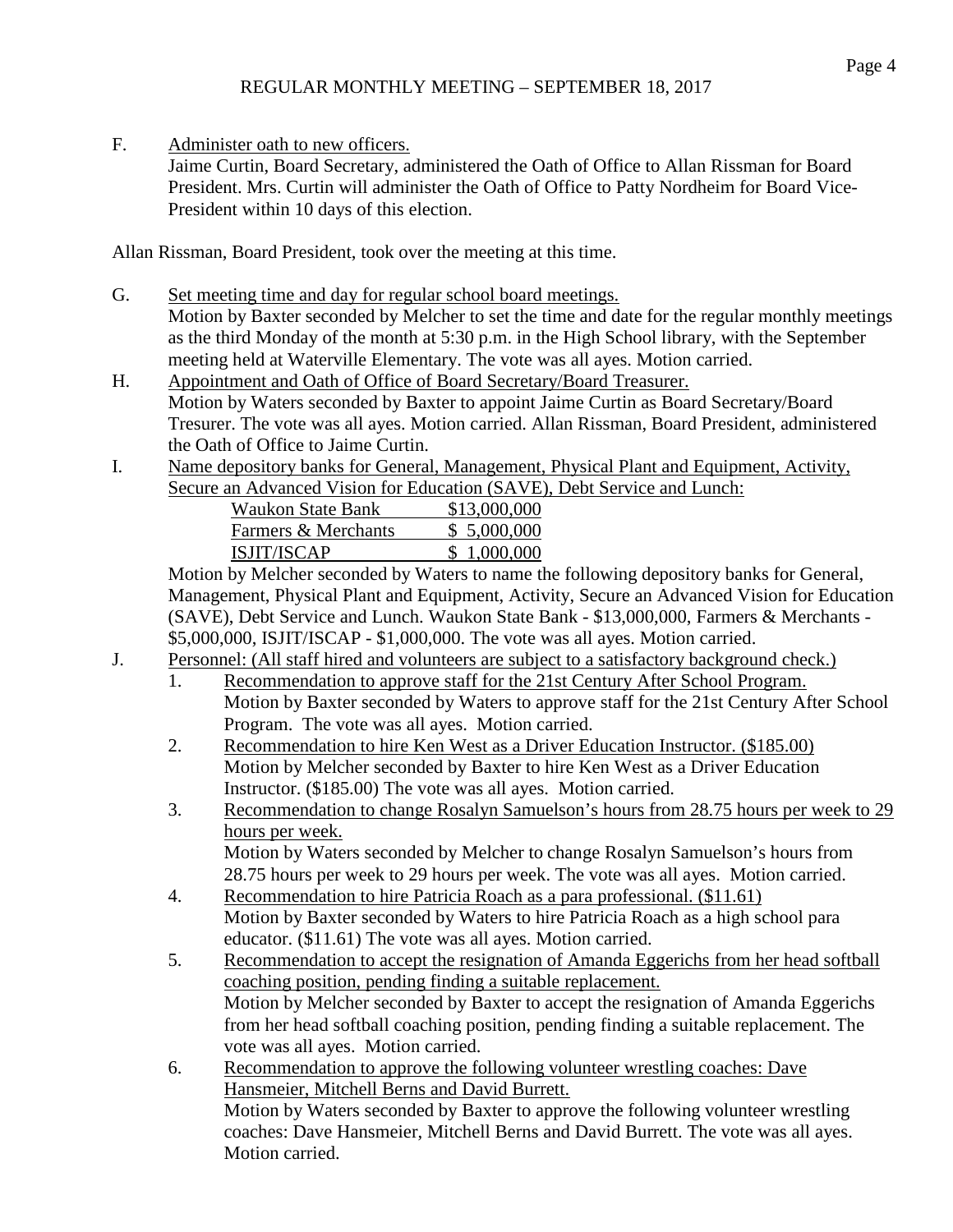- K. Recommendation to approve students for contracted classes. Motion by Melcher seconded by Waters to approve students for contracted classes. The vote was all ayes. Motion carried.
- L. Recommendation to approve out of state field trips for NICC's Career Learning Link program. Motion by Baxter seconded by Melcher to approve out of state field trips for NICC's Career Learning Link program. The vote was all ayes. Motion carried.
- M. Recommendation to approve Sunday usage of the Middle School gym for 5th & 6th grade volleyball games through Park & Rec. Motion by Waters seconded by Melcher to approve Sunday usage of the Middle School gym for 5th & 6th grade volleyball games through Park & Rec. The vote was all ayes. Motion carried.
- N. Recommendation to approve Sunday open gyms for girls' basketball. Motion by Melcher seconded by Baxter to approve Sunday open gyms for girls' basketball. The vote was all ayes. Motion carried.
- O. Recommendation to approve FFA students' attendance at the following events:
	- 1. State FFA Convention in Ames, IA Leaving Sunday, April 22, 2018 and returning Tuesday, April 24, 2018.
	- 2. National FFA Convention in Indianapolis, IN Leaving Tuesday, October 24, 2017 and returning Friday, October 27, 2017.
	- 3. Greenhand Fire Up at Wapsi Valley High School Wednesday, October 4, 2017.

Motion by Waters seconded by Melcher to approve FFA students' attendance at the following events:

- 1. State FFA Convention in Ames, IA Leaving Sunday, April 22, 2018 and returning Tuesday, April 24, 2018.
- 2. National FFA Convention in Indianapolis, IN Leaving Tuesday, October 24, 2017 and returning Friday, October 27, 2017.
- 3. Greenhand Fire Up at Wapsi Valley High School Wednesday, October 4, 2017. The vote was all ayes. Motion carried.
- P. Recommendation to approve Sunday events for the cheerleaders. Motion by Baxter seconded by Melcher to approve Sunday events for the cheerleaders. The vote was all ayes. Motion carried.
- Q. Recommendation to approve Sunday events for FBLA. Motion by Melcher seconded by Waters to approve Sunday events for FBLA. The vote was all ayes. Motion carried.
- R. Recommendation to appoint an IASB Delegate. Motion by Waters seconded by Melcher to appoint Allan Rissman as the IASB Delegate. The vote was all ayes. Motion carried.
- S. Recommendation to appoint Level I Investigators for Child Abuse Reporting David Herold and Karen Burke. Motion by Baxter seconded by Waters to appoint Level I Investigators for Child Abuse Reporting – David Herold and Karen Burke. The vote was all ayes. Motion carried.
- T. Recommendation to appoint a Level II Investigator for Child Abuse Reporting Attorney Bill Shafer.

Motion by Melcher seconded by Baxter to appoint a Level II Investigator for Child Abuse Reporting – Attorney Bill Shafer. The vote was all ayes. Motion carried.